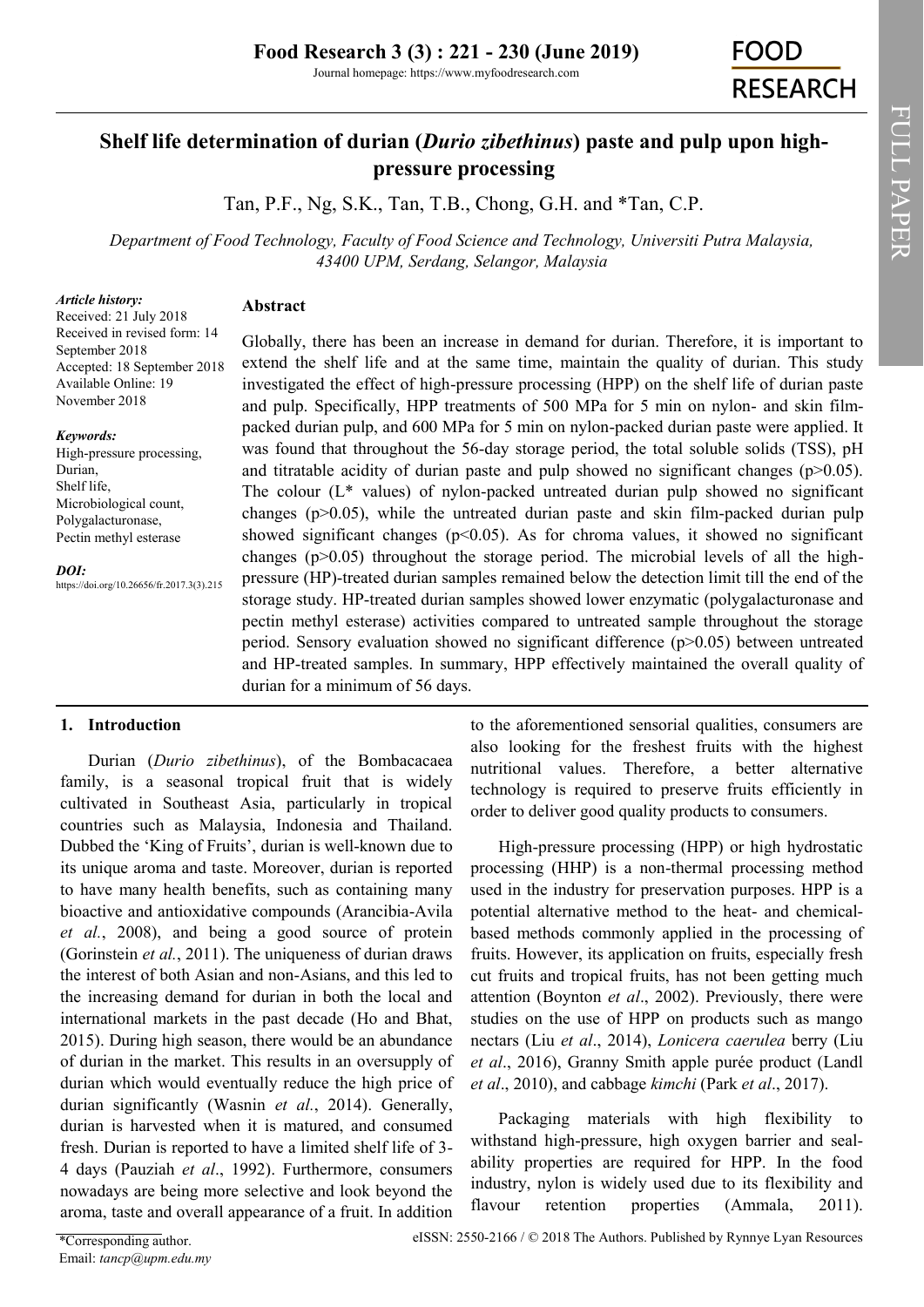Meanwhile, skin film is an emerging packaging material that can be used for HPP (Bekele, 1990). It is very highly preferred by manufacturers and consumers due to its higher transparency that could provide high aesthetic values to the packaged products.

Studies characterizing the efficacy and impact of HPP on tropical fruits are relatively limited. Amongst the various tropical fruits, preservation of durian using HPP is not well elaborated, especially on a commercial scale using different packaging materials. Thus, this study aimed to examine the shelf life characteristics of HPtreated durian packed using different packaging materials i.e. nylon and skin films. Proper packaging coupled with HPP could provide a solution to the seasonal supply issues faced by the market, while maintaining the high quality of the durian.

# **2. Materials and methods**

# *2.1 Materials*

All chemicals used were of analytical grade. Media i.e. potato dextrose agar (PDA), MacConkey, eosinmethylene blue (EMB) and plate count agar (PCA) were purchased from Merck (Darmstadt, Germany). Peptone was purchased from Becton (Dickinson and Co., Sparks, MD, USA). Other materials used in this study include polygalacturonic acid and monogalactunoric acid (Sigma -Aldrich, MO, USA), sodium acetate (Merck, Darmstadt, Germany), 2-cyanoacetamide, pectin and pure anhydrous citric acid (Fisher Scientific, Waltham, USA).

# *2.2 Preparation of durian paste and durian pulp*

Durian paste is a form of collected flesh that was detached from its seeds and blended and packed into a 2 kg commercial nylon packaging. Meanwhile, durian pulp refers to the flesh in its original aril form. Durian pulp was packed using two types of packaging; commercial nylon pack and skin film packaging (Multivac, Wolfertschwenden, Germany)*.* Both types of packaging carried  $300 \pm 10$  g of durian pulp. The packaging and processing of durian products were all completed in a factory located in Perak, Malaysia. A HPP unit (Hiperbaric 55, Burgos, Spain) was used to process the durian, with water as the pressure medium in the treatment chamber. HPP parameters of 600 MPa for 5 mins for durian paste, and 500 MPa for 5 mins for durian pulp was used in this study. All processed durian paste and pulp were kept at -18°C until further analysis. The quality of the durian paste and pulp was evaluated every 7 days throughout a 56-day storage period.

# *2.3 Total soluble solids (TSS)*

Durian paste and pulp were mixed homogenously

with distilled water (1:2) and filtered through Whatman No.1 filter paper (Whatman, England, UK). Next, filtered sample was subjected to TSS measurement using refractometer (Atago Co., Ltd, Tokyo, Japan). TSS value was obtained by multiplying with 3 to get a final TSS (%) value. A total of six measurements were taken at  $20^{\circ}$ C every 7 days throughout the 56-day storage period.

# *2.4 pH and titratable acidity*

The quantification of pH and titratable acidity in durian paste and pulp were carried according to the method of Voon *et al.* (2006). Briefly, the durian paste and pulp were homogenised with distilled water (1:10 w/ v) for 1 min and subjected to pH measurement by a pH meter (Sartorius, Göttingen, Germany).

Consequently, the above mentioned mixture was titrated against 0.1 N NaOH solutions to the end point of pH 8.1. The value of titratable acidity was presented as g malic acid/ 100 g wet weight using the following formula:

NaOH used (mL)  $\times$  molarity of NaOH used  $\times$  (miliequivalent factor)  $\times$  100  $%acid =$ Amount of sample used (g)

where a miliequivalent factor of 0.067 was used, with the assumption that malic acid is the predominant acid.

# *2.5 Colour*

The colour of durian paste and pulp was measured using a chromameter (CR-410, Konica Minolta, INC, Tokyo, Japan). The CIELAB parameters of L\* (lightness),  $a^*(+a = red, -a = green)$  and  $(+b = yellow, -b)$ b=blue) were taken. The colour changes was then presented as the hue angle  $(\theta) = \tan^{-1}(b/a)$  and chroma  $(a^2+b^2)^{1/2}$ .

# *2.6 Microbiological analysis*

Microbial analysis of total plate count, coliform, *Escherichia coli*, yeast and moulds, and psychrophilic bacterial counts was performed on durian paste and pulp during the 56-day storage period. Media used for the analysis was prepared by autoclaving them at 121°C for 15 mins before usage. Durian sample (25 g) was added with 225 mL sterilised peptone solution  $(0.1\%$  w/v) and homogenised using a stomacher for 60 s. Next, serial dilutions was carried out using peptone solution (0.1% w/v) prior to plating. Following the standard spread plate procedure, 0.1 mL of aliquots from each dilution was plated. Determinations of total plate count and psychrophilic counts on plate count agar, coliform bacterial counts on MacConkey agar, *E. coli* bacterial counts on eosin methylene blue (EMB), and yeast and moulds bacterial counts on potato dextrose agar were performed. The agar plates were incubated at 35±2°C for 48 hours for total plate counts,  $4\pm2^{\circ}$ C for 10 days for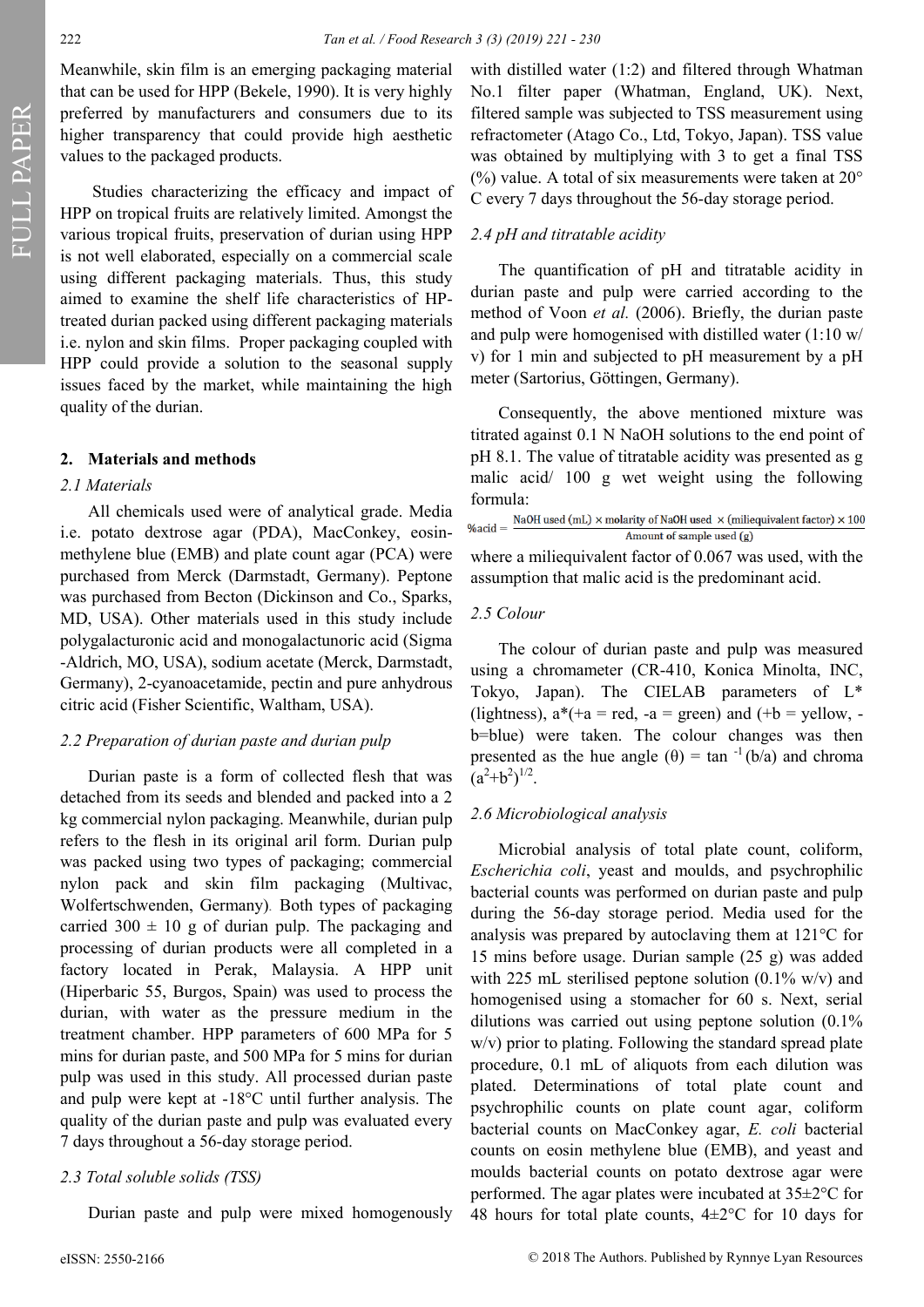psychrophilic bacterial count, and 25±2 °C for 5 days for yeasts and mould counts.

## *2.7 Polygalacturonase (PG) analysis*

## *2.7.1 Crude enzyme extraction*

Extraction of crude enzyme polygalacturonase (PG) was conducted according to the methods of Terefe *et al.* (2009) and Amid *et al.* (2015). First, durian samples and 1.2M NaCl solution, pH 6.0 (1:6 w/v) were mixed thoroughly for 30 mins in ice. Next, the homogenised mixture was centrifuged at  $15,000 \times g$  for 30 mins. Then, the supernatant was collected and filtered using Whatman No. 1 filter paper. The collected solution was used as crude enzyme in PG activity measurement.

# *2.7.2 Polygalacturonase analysis*

Polygalacturonase (PG) assay was conducted by referring to the method of Terefe *et al.* (2009). Analysis of PG activity in durian was based on the formation of reducing sugar as a result of PG-catalysed hydrolysed polygalacturonic acid at 35°C, and measured using a Cary 60 UV-Vis spectrophotometer (Agilent Technologies, Santa Clara, CA, USA). To perform PGassay, reaction mixture was prepared in the proportion of 100 µl crude extract, 300 µl of 0.3% (w/v) polygalacturonic acid (Sigma-Aldrich, USA) in 40 mM sodium acetate buffer (pH 4.4). The reaction mixture was then incubated at 35°C for 10 mins. Instantly after 10 mins, borate solution ( $pH = 9.0$ , 0.1M) and 400 µl of 0.1% cynoacetamide solution were added into the mixture in order to stop the reaction. After that, the mixture was incubated again at 100°C for 10 mins. The incubated mixture was then cooled down in ice-water before being subjected to spectrophotometry measurement. Spectrophotometric reading was taken at room temperature (25°C), with the absorbance measured at 276 nm against blank. Standard curve of monogalacturonic acid was used to determine the amount of reducing sugar liberated, assuming that the concentration of monogalacturonic acid is equal to the concentration of reducing sugars (Jurick *et al.*, 2012). The unit of enzyme is expressed as U/mL, whereby the definition of U is one micromole of monogalacturonic acid released per min.

#### *2.8 Pectin methyl esterase analysis*

# *2.8.1 Pectin methyl esterase extraction*

Pectin methyl esterase (PME) extraction was conducted according to the method of Hagerman and Austin (1986). Firstly, durian was mixed thoroughly with 8.8% (w/v NaCl) solution, in the ratio of 1:6 (w/v) in ice for 20 mins. Then, the mixture was centrifuged at 15,

 $000 \times g$  for 20 mins. The supernatant was collected, filtered through filter paper (Whatman No. 1) and adjusted to pH 7.5. The collected extract will be used as crude enzyme for PME assay.

#### *2.8.2 Pectin methyl esterase (PME) assay*

Pectin methyl esterase (PME) assay was conducted according to the method of Hagerman and Austin (1986). All the solutions of pectin, bromomethyl blue indicator dye and water were adjusted to pH 7.5 prior to analysis. Citrus pectin  $(0.5\%, w/v)$  solution was prepared by continuous stirring at 40°C until fully dissolved. Bromomethyl blue (0.01%) was dissolved in 0.003 M potassium phosphate buffer (pH = 7.5). A UV-Vis spectrophotometer (Cary 60, Agilent Technologies) at the wavelength of 620 nm was used to measure the PME activity with the temperature maintained at 25°C. In a cuvette, solution mixture containing 2.0 mL pectin, 0.2 mL (w/v) bromomethyl blue and 0.7 mL water was read by the spectrophotometer. The spectrophotometry reading remained constant for 1 min until 0.1 mL of crude enzyme is added. The reaction started when 0.1 mL crude enzyme was added into the cuvette and the rate of  $A_{620}$  (Abs 620 nm/min) was recorded. The unit of enzyme is expressed as U/mL, whereby U is defined as one micromole of galacturonic acid methyl ester released per min.

## *2.9 Sensory evaluation*

Fifty panellists were involved in the sensory evaluation of the durian paste and pulp. A triangle test was used, whereby panellists were required to identify the odd sample among three given samples. The samples for evaluation were the untreated durian samples and HP -treated durian samples. For both durian paste and pulp, a significant difference between the untreated and HPtreated samples was established if a minimum of twentythree out of the fifty panellists could successfully identify the odd sample (Roessler *et al.*, 1978).

#### *2.10 Statistical analysis*

All data were presented as mean  $\pm$  standard deviation (n≥6). Analysis of variance (ANOVA) was performed using Minitab 16.1, with a 95% confidence level (Minitab Co., Pennsylvania, USA).

#### **3. Results and discussion**

#### *3.1 Total soluble solids (TSS)*

The TSS in all untreated (control) and HP-treated durian paste and pulp (Figure 1) were not significantly different  $(p>0.05)$  and did not show any significant changes  $(p>0.05)$  throughout the 56-day storage study period. The TSS for the untreated samples ranged from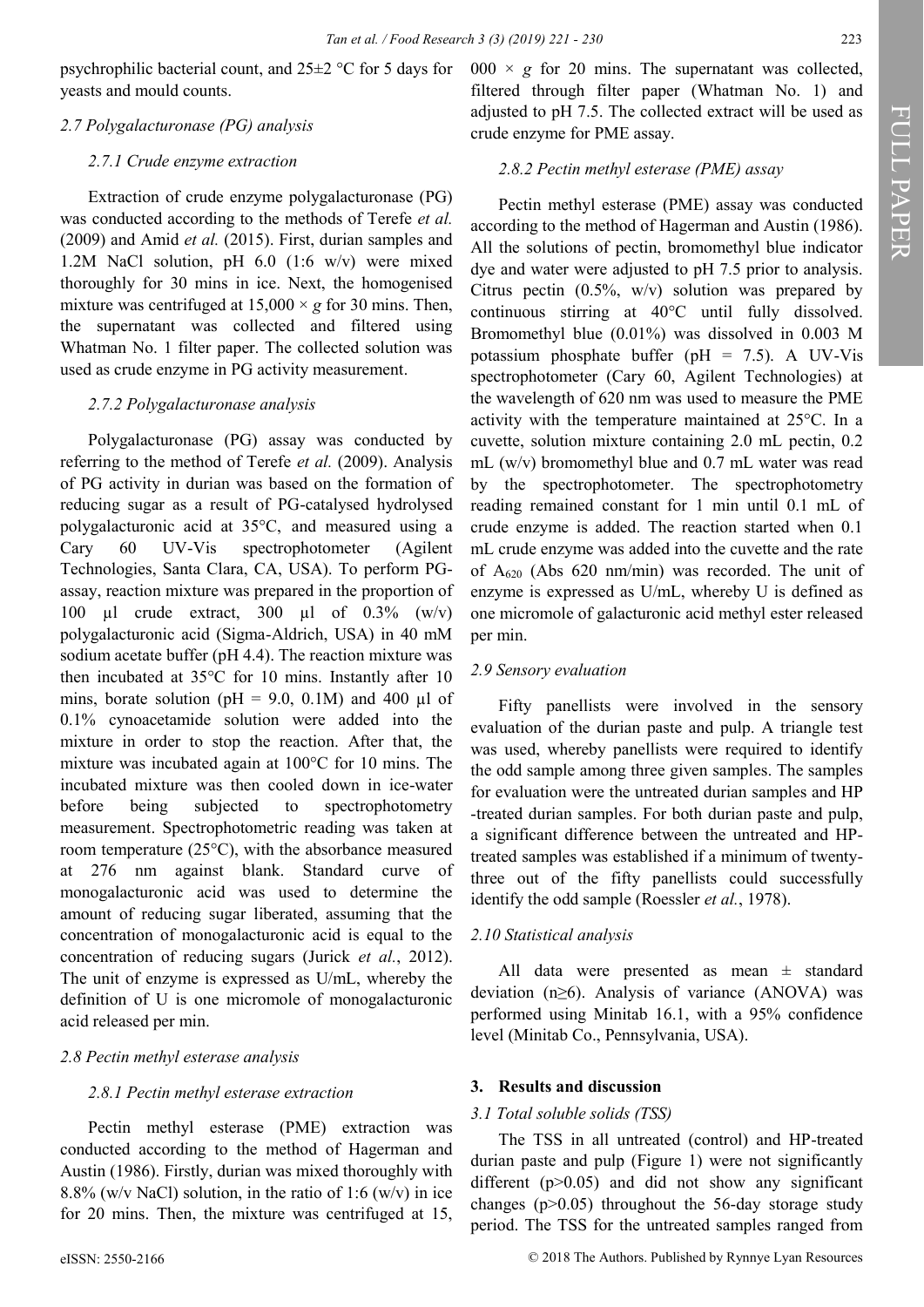

Figure 1. Changes in the total soluble solids of durian paste and pulp throughout a 56-day storage period



Figure 2. Changes in the pH of durian paste and pulp throughout a 56-day storage period



Figure 3. Changes in the titratable acidity of durian paste and pulp throughout a 56-day storage period

22.1-28.9 %, while HP-treated samples had 22.6-28.3% TSS. The results are comparable to the previous reported TSS values of 19.4-25% (Ketsa and Pangkool, 1994; Pascua and Cantila, 1992; Wasnin *et al*., 2014). In addition, the TSS of durian pulp in different packaging materials (nylon and skin film) showed comparable TSS contents. The TSS in nylon packaged control samples were 24.5-26.8%, whereas for HP-treated samples, the TSS were between 23.1-25.2%. Meanwhile, for skin film -packaged samples, the TSS was 25.4-28.9% and 25.3- 28.3% for control and HP-treated samples, respectively.

This finding suggests that the TSS in durian were not affected by HPP and the types of packaging materials. Specifically, the change in TSS from Day 0 to 56 in both untreated and HP-treated durian samples (paste and pulp) was less than 8%. This is lower than the 13% increase in TSS of durian stored for 7 weeks at 4 and 28°C, as reported by Voon *et al*. (2006). These findings suggest that the dissociation or breakdown of starch to sugar in the durian samples was less severe when stored at -18°C, even for a 56-day storage period. High content of TSS is one of the factors that would contribute to the initiation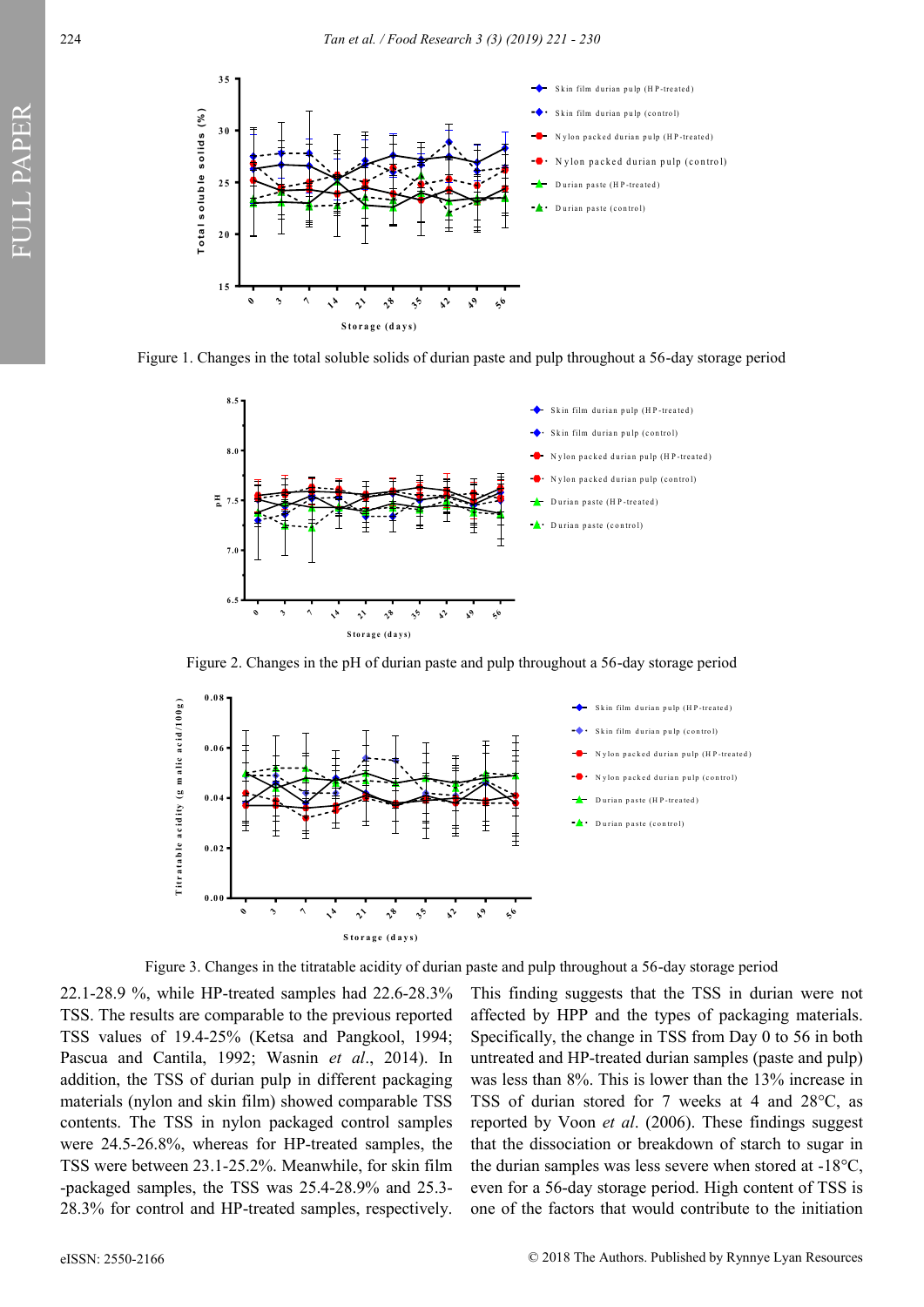of fermentation in fruits. And in our case, the initiation of the fermentation process in the durian samples is not desirable. Therefore, stable TSS value in HP-treated durian paste and pulp is desirable especially when the changes were found to be minimal for as long as 56 days.

## *3.2 pH and titratable acidity*

The pH of durian paste and pulp are as shown in Figure 2. It could be observed that the pH of the durian paste and pulp (nylon- and skin film-packaged) showed no significant difference (p>0.05) after 56 days storage at -18°C, with an average pH of 7 observed throughout the storage period. There were no major fluctuations in the pH of durian paste and pulp during the 56 days of storage. From day 0 to 56, the pH changes in nylon- and skin film-packaged durian paste and pulp were less than 5%. A storage condition at -18°C seemed to be a better storage option for the durian paste and pulp because by comparison, Voon *et al.* (2006) reported that the pH of durian remained stable for 35 days when stored at 4°C, while the pH was found to decrease when it was stored at 28°C.

The pH is one of the measurements that could be used to determine the quality and freshness of durian. Durian with a low pH might be too acidic and would not be suitable for consumption, whereas a high pH might increase the possibility of microbial spoilage. Theoretically, the durian paste, which was well-blended during its processing, had a higher possibility of spoilage by microorganisms due to broken cell tissues and the more severe handling involved during its processing. However, in this study, the treated durian paste showed a stable pH throughout the storage period that was comparable to that of durian pulp. This finding potentially suggests that storage at low temperature (-18° C), in combination with HPP, could inactivate microorganism growth and consequently slow down quality degradation of the durian paste and pulp.

The titratable acidity (Figure 3) of the nylon- and skin film-packaged durian paste and pulp showed no significant changes (p>0.05) throughout the 56-day storage period. The result showed that the HP-treated durian samples generally had lower titratable acidity values as compared to the untreated sample. The titratable acidity in untreated samples was in the range of 0.032-0.056%, whereas for HP-treated samples, the titratable acidity values were between 0.036-0.050%.

# *3.3 Colour*

Table 1A shows the L\* value, which is an indicator of the brightness of a sample. The L\* values of nylonpacked untreated durian pulp showed no significant differences (p>0.05) throughout the 8-week storage,

while the opposite is true for the untreated durian paste and skin film-packaged durian pulp. Generally, it was found that there was a  $0.14-4.0\%$  reduction in the L<sup>\*</sup> values of all untreated samples. In contrast, there were no significance changes ( $p > 0.05$ ) in terms of the  $L^*$ values of all HP-treated samples throughout the storage period. These observations suggested that HPP does not affect the brightness of the treated durian samples.

Meanwhile, the hue and chroma values of the samples are shown in Tables 1B and 1C, respectively. For both of these colour properties, the overall HPtreated samples did not show any significant changes  $(p>0.05)$  throughout the storage period. However, the chroma value of the untreated durian paste and pulp varied significantly ( $p<0.05$ ).

Overall, these results showed that the colour property of durian would not be affected by HPP treatment (Ahmed *et al.*, 2005). In contrast, untreated samples displayed changes in their colour properties and these changes could possibly be associated with the microbial and enzyme activities in the samples. Thus, from an aesthetic point of view, HPP does not exert any impact on the total colour of processed fruits and this is supported by the findings from a previous study on the effect of HPP on apricot nectar (Huang *et al.*, 2013). In fact, the positive effect of HPP on microbial and enzyme inactivation was beneficial in preserving the physical appearance of the durian paste and pulp.

#### *3.4 Microbiological activities*

Microbiological activities in the nylon-packaged durian paste and, nylon- and skin film-packaged durian pulp were reduced by HPP to non-detectable levels and remained so throughout the storage period. Specifically, HPP effectively reduced the total plate count (TPC) in the durian paste and pulp to below detection levels throughout the 8-week storage period (Table 2A). Meanwhile, for untreated samples, the microbial growth in durian paste was relatively higher as compared to that of durian pulp (for both nylon- and skin film-packaged samples). This was possibly due to the fact that the processing of durian paste involved more handling as compared to durian pulp, thus resulting in a higher risk of contamination that eventually led to higher initial microbial counts.

Furthermore, for individual presumptive microbial counts that included total presumptive coliforms (Table 2B), *E*. *coli* (Table 2C), yeast and mould (Table 2D) and psychrophilic counts (Table 2E), it was observed that all HP-treated durian samples (both paste and pulp) showed non-detectable counts. Presumptive *E. coli* was not detected in all samples, whereas the total presumptive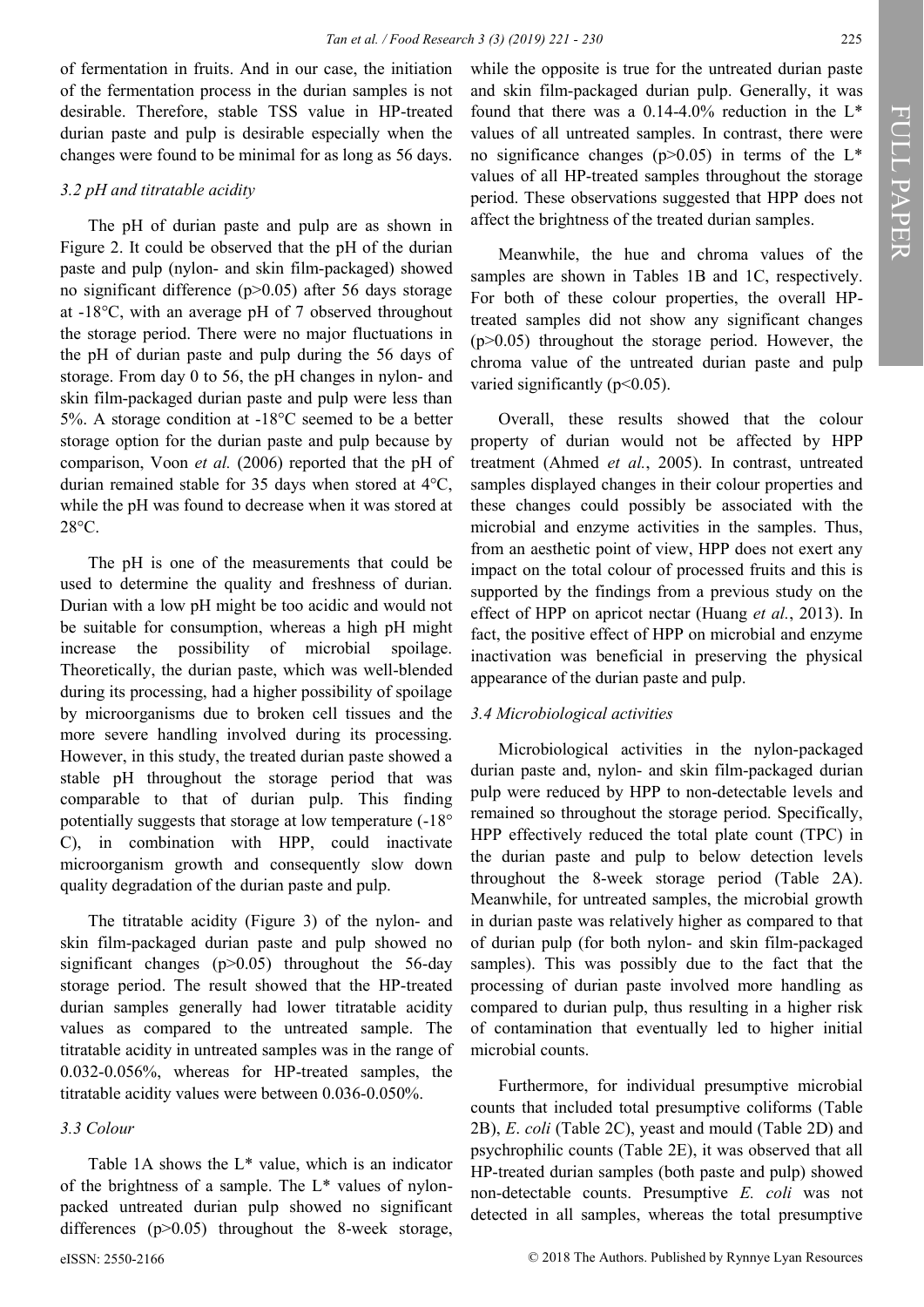FULL PAPER

coliforms and psychrophilic counts in untreated durian paste and skin film-packaged durian pulp were found to be slightly higher towards the end of the storage period. Yeast and mould were detected in untreated durian paste from the beginning to the end of the storage period. However, yeast and mould were only detected in nylonand skin film-packaged durian pulps starting from Day 35 (3.36  $log_{10}$  CFU/g) and Day 42 (3.46  $log_{10}$  CFU/g), respectively. Reduction of microbiological activity by HPP such as total aerobic and yeast and mould has been

reported earlier (Matser *et al*., 2004; Queirós *et al.*, 2014).

#### *3.5 Enzymatic activity*

Polygalacturonase (PG) and pectin methyl esterase (PME) activities in durian samples are shown in Tables 3A and 3B, respectively. All the HP-treated durian samples showed lower enzyme activities (PG and PME) than the control sample. In addition, it was found that all PG and PME activities showed a decreasing trend

Table 1A. Changes in the L\* values of durian samples throughout the 56-day storage period.

|                | Durian paste                   |                               |                               | Durian pulp                   |                                | Durian pulp                    |  |
|----------------|--------------------------------|-------------------------------|-------------------------------|-------------------------------|--------------------------------|--------------------------------|--|
| Day of storage |                                |                               |                               | (nylon packaging)             | (skin film packaging)          |                                |  |
|                | Control                        | HP-treated                    | Control                       | HP-treated                    | Control                        | HP-treated                     |  |
| $\theta$       | $78.12 \pm 1.27$ <sup>ab</sup> | $78.01 \pm 3.30^{\text{ a}}$  | $76.95 \pm 0.79$ <sup>a</sup> | $76.75 \pm 1.32$ <sup>a</sup> | $81.22 \pm 0.69$ <sup>a</sup>  | $77.72 \pm 0.27$ <sup>b</sup>  |  |
| 3              | $77.12 \pm 1.55$ abc           | $76.64 \pm 1.72$ <sup>a</sup> | $77.43 \pm 1.93$ <sup>a</sup> | $77.29 \pm 0.51$ <sup>a</sup> | $79.49 \pm 0.54$ <sup>ab</sup> | $78.36 \pm 0.57$ <sup>ab</sup> |  |
| 7              | $78.13 \pm 0.52$ <sup>ab</sup> | $76.91 \pm 1.24$ <sup>a</sup> | $78.32 \pm 1.03$ <sup>a</sup> | $78.06 \pm 3.16^{\text{ a}}$  | $79.16 \pm 1.98$ <sup>ab</sup> | $77.89 \pm 0.83$ <sup>ab</sup> |  |
| 14             | $78.20 \pm 0.34$ <sup>a</sup>  | $78.23 \pm 0.28$ <sup>a</sup> | $77.16 \pm 0.89^{\text{ a}}$  | $78.39 \pm 0.28$ <sup>a</sup> | $76.83 \pm 1.54^{\mathrm{b}}$  | $78.49 \pm 1.12$ <sup>ab</sup> |  |
| 21             | $77.16 \pm 0.44$ abc           | $76.38 \pm 0.54$ <sup>a</sup> | $77.79 \pm 1.02$ <sup>a</sup> | $77.75 \pm 2.48$ <sup>a</sup> | $78.52 \pm 2.14^{ab}$          | $78.20 \pm 1.41$ <sup>ab</sup> |  |
| 28             | $78.18 \pm 0.83$ <sup>ab</sup> | $77.21 \pm 0.67$ <sup>a</sup> | $78.19 \pm 1.45$ <sup>a</sup> | $76.79 \pm 1.34$ <sup>a</sup> | $77.09 \pm 2.73^{\mathrm{b}}$  | $79.69 \pm 0.74$ <sup>a</sup>  |  |
| 35             | $76.61 \pm 1.77$ abc           | $77.00 \pm 0.95$ <sup>a</sup> | $77.32 \pm 1.37$ <sup>a</sup> | $76.29 \pm 0.31$ <sup>a</sup> | $76.96 \pm 1.06^{\mathrm{b}}$  | $76.79 \pm 0.77^{\circ}$       |  |
| 42             | $77.72 \pm 0.45$ <sup>ab</sup> | $76.22 \pm 0.87$ <sup>a</sup> | $78.08 \pm 0.93$ <sup>a</sup> | $76.51 \pm 0.38$ <sup>a</sup> | $76.80 \pm 2.13^{\mathrm{b}}$  | $76.86 \pm 1.31$ <sup>b</sup>  |  |
| 49             | $75.50 \pm 1.47$ °             | $75.56 \pm 1.02^{\text{ a}}$  | $76.65 \pm 1.00^{\text{ a}}$  | $76.23 \pm 2.21$ <sup>a</sup> | $77.69 \pm 0.83^{\mathrm{b}}$  | $77.46 \pm 1.14^{\text{b}}$    |  |
| 56             | $76.02 \pm 1.48$ bc            | $76.29 \pm 1.25^{\circ}$      | $76.84 \pm 1.23$ <sup>a</sup> | $75.87 \pm 2.22$ <sup>a</sup> | $78.01 \pm 1.24$ <sup>b</sup>  | $77.69 \pm 1.20^{\circ}$       |  |

All values are expressed as mean  $\pm$  SD (n=6). Means with different alphabet superscript (p<0.05) indicate significant difference within the same column.

Table 1B. Changes in the hue values of durian samples throughout the 56-day storage period.

|                | Durian paste                   |                               | Durian pulp                    |                               | Durian pulp                    |                                 |  |
|----------------|--------------------------------|-------------------------------|--------------------------------|-------------------------------|--------------------------------|---------------------------------|--|
| Day of storage |                                |                               |                                | (nylon packaging)             |                                | (skin film packaging)           |  |
|                | Control                        | HP-treated                    | Control                        | HP-treated                    | Control                        | HP-treated                      |  |
| $\theta$       | $86.98 \pm 1.14$ <sup>ab</sup> | $86.23 \pm 0.55^{\text{a}}$   | $87.59 \pm 0.53$ <sup>a</sup>  | $87.30 \pm 0.51$ <sup>a</sup> | $86.75 \pm 0.05$ <sup>ab</sup> | $88.24 \pm 0.60$ <sup>ab</sup>  |  |
| 3              | $86.69 \pm 1.27$ <sup>ab</sup> | $87.42 \pm 1.21$ <sup>a</sup> | $87.28 \pm 1.40$ <sup>a</sup>  | $86.38 \pm 0.36^{\text{ a}}$  | $86.84 \pm 0.10^{ab}$          | $87.08 \pm 0.69$ c              |  |
| 7              | $86.11 \pm 1.22$ <sup>b</sup>  | $86.12 \pm 0.86^{\text{a}}$   | $87.80 \pm 0.68$ <sup>a</sup>  | $86.31 \pm 0.84$ <sup>a</sup> | $87.39 \pm 0.66$ <sup>ab</sup> | $88.43 \pm 1.11$ <sup>a</sup>   |  |
| 14             | $86.72 \pm 0.22$ <sup>ab</sup> | $86.34 \pm 0.55$ <sup>a</sup> | $86.88 \pm 0.51^{ab}$          | $86.68 \pm 1.23$ <sup>a</sup> | $86.20 \pm 0.66$ <sup>ab</sup> | $87.55 \pm 0.28$ abc            |  |
| 21             | $86.92 \pm 0.48$ <sup>ab</sup> | $86.66 \pm 0.22$ <sup>a</sup> | $86.52 \pm 1.49$ <sup>ab</sup> | $87.21 \pm 0.41$ <sup>a</sup> | $87.86 \pm 0.43^{\circ}$       | $87.20 \pm 0.34$ bc             |  |
| 28             | $88.00 \pm 0.97$ <sup>a</sup>  | $87.21 \pm 0.81$ <sup>a</sup> | $86.37 \pm 0.89$ <sup>ab</sup> | $87.56 \pm 0.33$ <sup>a</sup> | $87.68 \pm 0.41^{\circ}$       | $88.53 \pm 0.24$ <sup>a</sup>   |  |
| 35             | $85.72 \pm 0.12^{\mathrm{b}}$  | $86.83 \pm 0.29^{\text{a}}$   | $86.25 \pm 0.91$ <sup>ab</sup> | $87.32 \pm 0.17^{\text{a}}$   | $85.95 \pm 1.92^b$             | $87.02 \pm 0.63$ °              |  |
| 42             | $87.03 \pm 0.48$ <sup>ab</sup> | $87.12 \pm 0.49^{\text{a}}$   | $86.81 \pm 0.20$ <sup>ab</sup> | $87.55 \pm 0.54$ <sup>a</sup> | $87.07 \pm 0.15$ <sup>ab</sup> | $87.73 \pm 0.40$ abc            |  |
| 49             | $85.67 \pm 0.84^{\mathrm{b}}$  | $87.16 \pm 0.68$ <sup>a</sup> | $85.31 \pm 1.51$ <sup>b</sup>  | $86.79 \pm 0.87$ <sup>a</sup> | $86.94 \pm 1.50$ <sup>ab</sup> | $87.97 \pm 0.38$ <sup>abc</sup> |  |
| 56             | $85.55 \pm 0.61^{\mathrm{b}}$  | $86.80 \pm 1.09^{\text{a}}$   | $85.93 \pm 0.70$ <sup>ab</sup> | $87.08 \pm 1.10^{\text{a}}$   | $86.37 \pm 0.94$ <sup>ab</sup> | $87.97 \pm 0.38$ <sup>abc</sup> |  |

All values are expressed as mean  $\pm$  SD (n=6). Means with different alphabet superscript (p<0.05) indicate significant difference within the same column.

Table 1C. Changes in the chroma values of durian samples throughout the 56-day storage period.

|                | Durian paste                   |                               |                                | Durian pulp                   |                                | Durian pulp                   |  |
|----------------|--------------------------------|-------------------------------|--------------------------------|-------------------------------|--------------------------------|-------------------------------|--|
| Day of storage |                                |                               |                                | (nylon packaging)             | (skin film packaging)          |                               |  |
|                | Control                        | HP-treated                    | Control                        | HP-treated                    | Control                        | HP-treated                    |  |
| $\Omega$       | $20.64 \pm 0.74$ <sup>b</sup>  | $22.38 \pm 1.10^{\text{a}}$   | $30.32 \pm 0.42$ <sup>ab</sup> | $30.67 \pm 2.04^{\text{ a}}$  | $34.24 \pm 0.59$ <sup>a</sup>  | $32.35 \pm 3.54$ <sup>a</sup> |  |
| 3              | $22.53 \pm 0.57$ <sup>ab</sup> | $23.98 \pm 4.71$ <sup>a</sup> | $30.89 \pm 3.53$ <sup>ab</sup> | $32.13 \pm 1.65^{\text{a}}$   | $30.23 \pm 2.22$ <sup>cd</sup> | $35.39 \pm 2.30^{\text{ a}}$  |  |
|                | $22.12 \pm 0.17$ <sup>ab</sup> | $23.29 \pm 1.38$ <sup>a</sup> | $30.67 \pm 0.23$ <sup>ab</sup> | $32.21 \pm 1.73$ <sup>a</sup> | $33.91 \pm 1.05$ <sup>ab</sup> | $33.32 \pm 1.39^{\text{a}}$   |  |
| 14             | $21.30 \pm 0.79^{\mathrm{b}}$  | $23.29 \pm 0.75$ <sup>a</sup> | $29.36 \pm 1.92$ <sup>ab</sup> | $28.51 \pm 1.64$ <sup>a</sup> | $32.91 \pm 1.81$ abc           | $33.96 \pm 0.83$ <sup>a</sup> |  |
| 21             | $22.04 \pm 0.63$ <sup>ab</sup> | $23.73 \pm 1.75^{\text{a}}$   | $30.28 \pm 2.92$ <sup>ab</sup> | $28.90 \pm 1.88$ <sup>a</sup> | $29.47 \pm 1.65$ <sup>cd</sup> | $31.39 \pm 3.07^{\text{ a}}$  |  |
| 28             | $20.48 \pm 0.63$ <sup>b</sup>  | $22.68 \pm 0.18$ <sup>a</sup> | $32.56 \pm 1.24$ <sup>ab</sup> | $30.63 \pm 1.55$ <sup>a</sup> | $30.52 \pm 0.83$ bcd           | $32.62 \pm 1.91$ <sup>a</sup> |  |
| 35             | $22.42 \pm 1.23$ <sup>ab</sup> | $21.84 \pm 0.94$ <sup>a</sup> | $31.92 \pm 1.48$ <sup>ab</sup> | $29.75 \pm 2.03$ <sup>a</sup> | $28.64 \pm 2.73$ <sup>d</sup>  | $32.32 \pm 2.39$ <sup>a</sup> |  |
| 42             | $23.58 \pm 2.22$ <sup>a</sup>  | $23.44 \pm 1.62$ <sup>a</sup> | $32.74 \pm 1.31$ <sup>a</sup>  | $32.02 \pm 0.40^{\text{ a}}$  | $27.16 \pm 0.82$ <sup>d</sup>  | $31.41 \pm 3.17^{\text{a}}$   |  |
| 49             | $21.00 \pm 1.58^{\mathrm{b}}$  | $24.88 \pm 1.44$ <sup>a</sup> | $29.07 \pm 1.25$ <sup>b</sup>  | $29.21 \pm 4.02^{\text{a}}$   | $28.65 \pm 2.54$ <sup>d</sup>  | $31.87 \pm 1.30^{\text{ a}}$  |  |
| 56             | $21.17 \pm 1.44^{\mathrm{b}}$  | $25.14 \pm 1.89^{\text{a}}$   | $31.16 \pm 2.25$ <sup>ab</sup> | $29.11 \pm 3.72$ <sup>a</sup> | $28.85 \pm 2.65$ <sup>d</sup>  | $32.21 \pm 0.94$ <sup>a</sup> |  |

All values are expressed as mean  $\pm$  SD (n=6). Means with different alphabet superscript (p<0.05) indicate significant difference within the same column.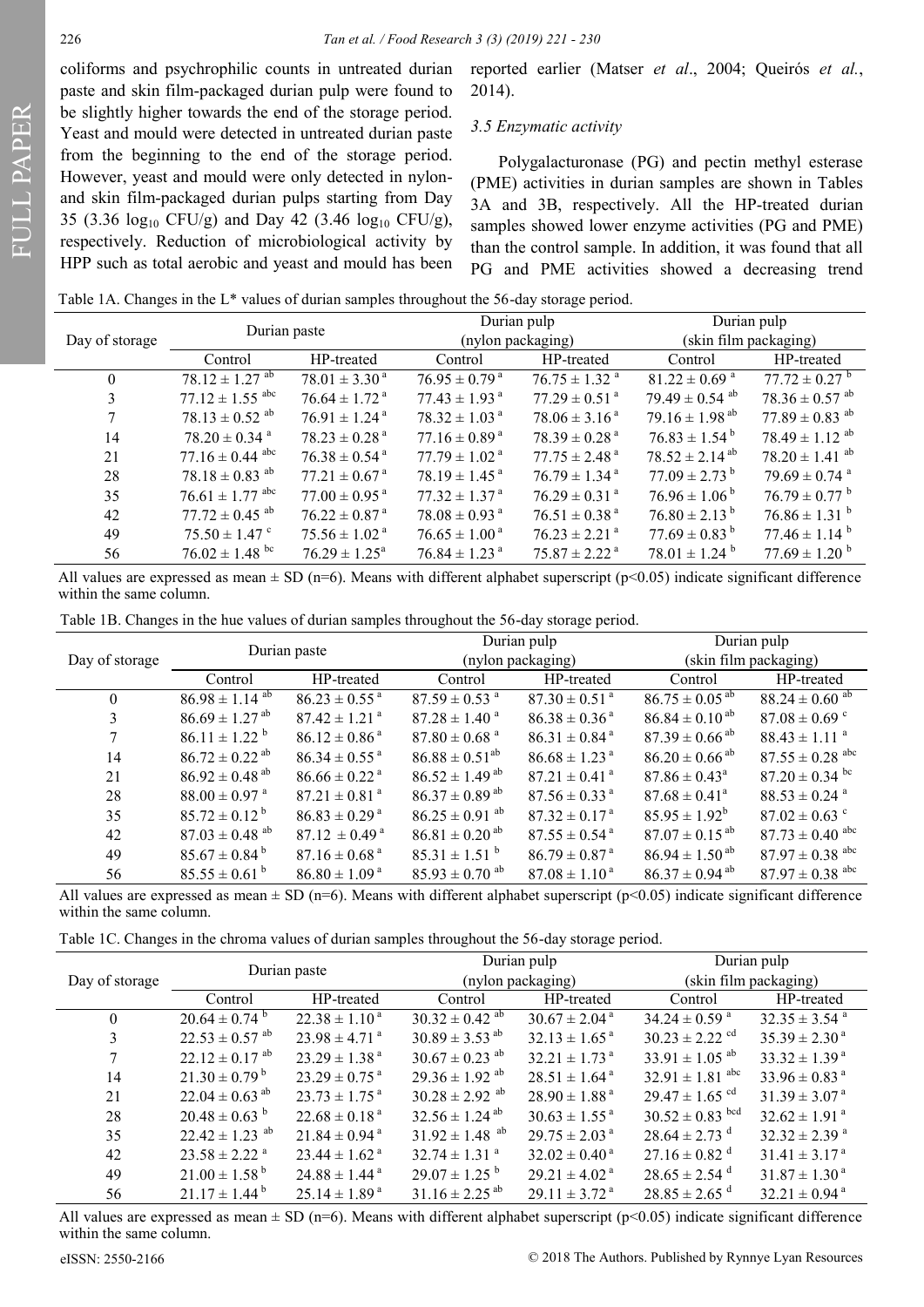Table 2A. Total plate count of durian samples throughout the 56-day storage period.

|          |              |            | Total plate count $(\log_{10} CFU/g)$ |                   |         |                       |
|----------|--------------|------------|---------------------------------------|-------------------|---------|-----------------------|
| Day of   | Durian paste |            |                                       | Durian pulp       |         | Durian pulp           |
|          |              |            |                                       | (nylon packaging) |         | (skin film packaging) |
| storage  | Control      | HP-treated | Control                               | HP-treated        | Control | HP-treated            |
| $\theta$ | 3.76         | ND         | 3.93                                  | ND                | 3.69    | ND                    |
| 3        | 3.93         | ND         | 3.91                                  | ND                | 3.70    | ND                    |
|          | 4.41         | ND         | 3.89                                  | ND                | 3.67    | ND                    |
| 14       | 4.41         | ND         | 3.95                                  | ND                | 3.70    | ND                    |
| 21       | 4.48         | ND         | 3.97                                  | ND                | 3.76    | ND                    |
| 28       | 4.67         | ND         | 3.96                                  | ND                | 3.81    | ND                    |
| 35       | 4.88         | ND         | 3.96                                  | ND                | 3.76    | ND                    |
| 42       | 4.90         | ND         | 3.96                                  | ND                | 3.86    | ND                    |
| 49       | 4.92         | ND         | 3.96                                  | ND                | 3.97    | ND                    |
| 56       | 4.97         | ND         | 3.99                                  | ND                | 4.08    | ND                    |

ND: not detected, < 20 CFU/g estimated

Table 2B. Total presumptive coliform in durian samples throughout the 56-day storage period.

| Total presumptive coliform $(\log_{10} CFU/g)$ |         |              |         |                   |             |                       |  |  |
|------------------------------------------------|---------|--------------|---------|-------------------|-------------|-----------------------|--|--|
| Day of                                         |         |              |         | Durian pulp       | Durian pulp |                       |  |  |
|                                                |         | Durian paste |         | (nylon packaging) |             | (skin film packaging) |  |  |
| storage                                        | Control | HP-treated   | Control | HP-treated        | Control     | HP-treated            |  |  |
|                                                | ND      | ND           | ND      | N <sub>D</sub>    | ND          | ND                    |  |  |
| 3                                              | ND      | ND           | ND      | N <sub>D</sub>    | ND          | ND                    |  |  |
|                                                | ND      | ND           | ND      | N <sub>D</sub>    | ND          | ND                    |  |  |
| 14                                             | ND      | ND           | ND      | N <sub>D</sub>    | ND          | ND                    |  |  |
| 21                                             | ND      | ND           | ND      | N <sub>D</sub>    | ND          | ND                    |  |  |
| 28                                             | ND      | ND           | ND      | N <sub>D</sub>    | ND          | ND                    |  |  |
| 35                                             | ND      | ND           | ND      | N <sub>D</sub>    | 3.34        | ND                    |  |  |
| 42                                             | ND      | ND           | ND      | N <sub>D</sub>    | 3.36        | ND                    |  |  |
| 49                                             | 3.43    | ND           | ND      | N <sub>D</sub>    | 3.36        | ND                    |  |  |
| 56                                             | 3.34    | ND           | ND      | ND                | 3.38        | ND                    |  |  |

ND: not detected, < 20 CFU/g estimated

Table 2C. Total presumptive *E. coli* in durian samples throughout the 56-day storage period.

| Total presumptive E. coli ( $log_{10}$ CFU/g) |              |            |         |                   |                |                       |  |
|-----------------------------------------------|--------------|------------|---------|-------------------|----------------|-----------------------|--|
| Day of                                        | Durian paste |            |         | Durian pulp       | Durian pulp    |                       |  |
|                                               |              |            |         | (nylon packaging) |                | (skin film packaging) |  |
| storage                                       | Control      | HP-treated | Control | HP-treated        | Control        | HP-treated            |  |
| 0                                             | ND           | ND         | ND      | ND                | ND             | ND                    |  |
| 3                                             | ND           | ND         | ND      | ND                | ND             | ND                    |  |
|                                               | ND           | ND         | ND      | ND                | ND             | ND                    |  |
| 14                                            | ND           | ND         | ND      | ND                | ND             | ND                    |  |
| 21                                            | ND           | ND         | ND      | ND                | N <sub>D</sub> | ND                    |  |
| 28                                            | ND           | ND         | ND      | ND                | ND             | ND                    |  |
| 35                                            | ND           | ND         | ND      | ND                | ND             | ND                    |  |
| 42                                            | ND           | ND         | ND      | N <sub>D</sub>    | N <sub>D</sub> | ND                    |  |
| 49                                            | ND           | ND         | ND      | ND.               | ND.            | ND                    |  |
| 56                                            | ND           | ND         | ND      | ND                | ND             | ND                    |  |

ND: not detected, < 20 CFU/g estimated

Table 2D. Yeast and mould count in durian samples throughout the 56-day storage period.

|        |                                                                                                                                            |         | Yeast and mould count $(log_{10} CFU/g)$ |                   |             |                       |
|--------|--------------------------------------------------------------------------------------------------------------------------------------------|---------|------------------------------------------|-------------------|-------------|-----------------------|
| Day of | Durian paste                                                                                                                               |         |                                          | Durian pulp       | Durian pulp |                       |
|        |                                                                                                                                            |         |                                          | (nylon packaging) |             | (skin film packaging) |
|        | storage<br>HP-treated<br>Control<br>3.38<br>N <sub>D</sub><br>3.40<br>ND<br>N <sub>D</sub><br>3.32<br>3.36<br>N <sub>D</sub><br>ND<br>3.40 | Control | HP-treated                               | Control           | HP-treated  |                       |
|        |                                                                                                                                            |         | ND                                       | ND                | ND          | ND                    |
|        |                                                                                                                                            |         | ND                                       | ND                | ND          | ND                    |
|        |                                                                                                                                            |         | ND                                       | ND                | ND          | ND                    |
| 14     |                                                                                                                                            |         | ND                                       | ND                | ND          | ND                    |
| 21     |                                                                                                                                            |         | ND                                       | ND                | ND          | ND                    |
| 28     | 3.56                                                                                                                                       | ND      | ND                                       | ND                | ND          | ND                    |
| 35     | 3.58                                                                                                                                       | ND      | 3.36                                     | ND                | ND          | ND                    |
| 42     | 3.77                                                                                                                                       | ND      | 3.34                                     | ND                | 3.46        | ND                    |
| 49     | 3.76                                                                                                                                       | ND      | 3.36                                     | ND                | 3.49        | ND                    |
| 56     | 3.78                                                                                                                                       | ND      | 3.41                                     | ND                | 3.79        | ND                    |

ND: not detected, < 20 CFU/g estimated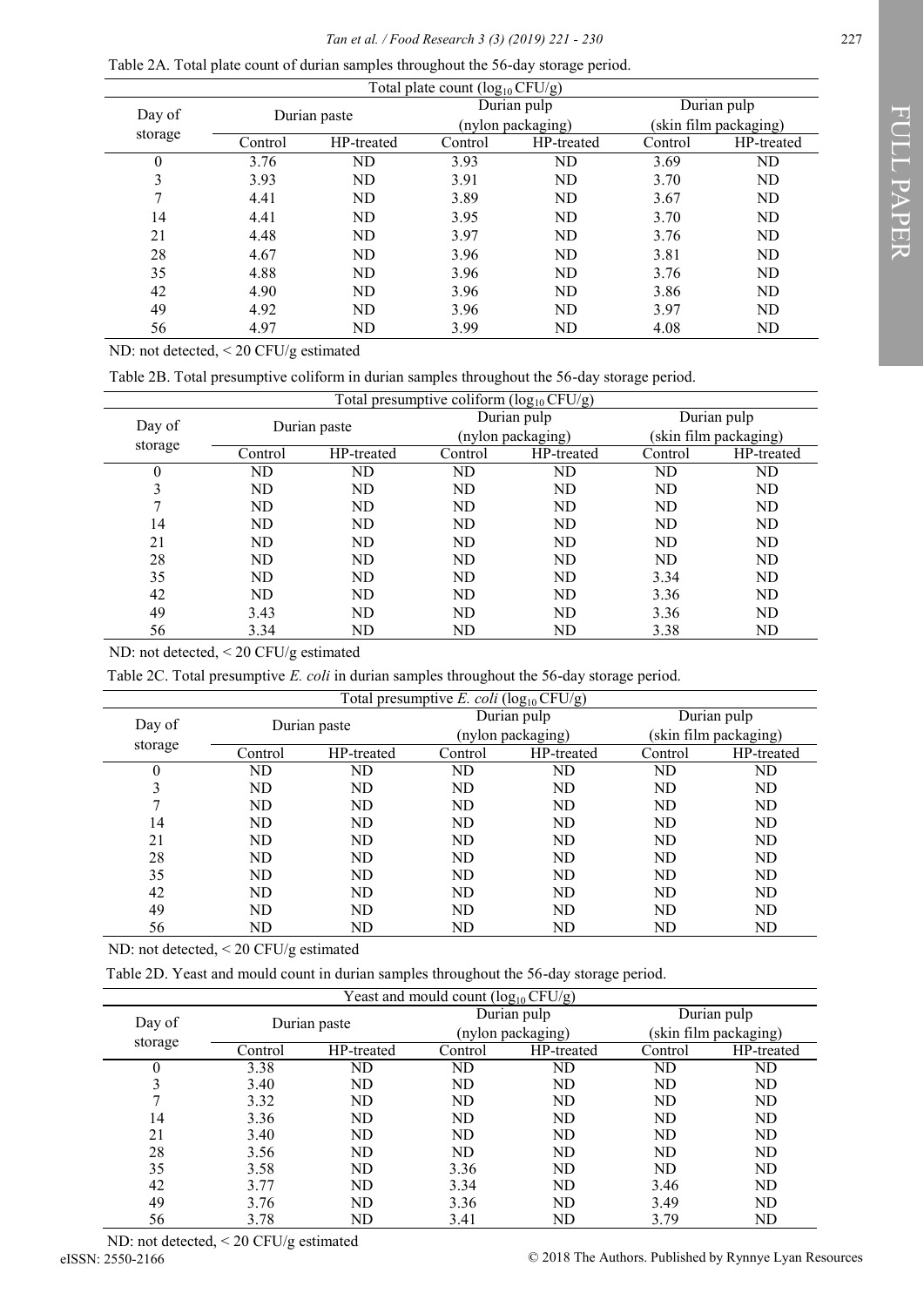Table 2E. Psychrophilic microorganisms count in durian samples throughout the 56-day storage period.

| Psychrophilic count (log <sub>10</sub> CFU/g) |              |            |         |                   |             |                       |  |
|-----------------------------------------------|--------------|------------|---------|-------------------|-------------|-----------------------|--|
| Day of                                        | Durian paste |            |         | Durian pulp       | Durian pulp |                       |  |
|                                               |              |            |         | (nylon packaging) |             | (skin film packaging) |  |
| storage                                       | Control      | HP-treated | Control | HP-treated        | Control     | HP-treated            |  |
| $^{(1)}$                                      | ND           | ND         | ND      | ND                | ND          | ND                    |  |
|                                               | ND           | ND         | ND      | ND                | ND          | ND                    |  |
|                                               | ND           | ND         | ND      | ND                | ND          | ND                    |  |
| 14                                            | ND           | ND         | ND      | ND                | ND          | ND                    |  |
| 21                                            | ND           | ND         | ND      | ND                | ND          | ND                    |  |
| 28                                            | ND           | ND         | ND      | ND                | ND          | ND                    |  |
| 35                                            | ND           | ND         | ND      | ND                | ND          | N <sub>D</sub>        |  |
| 42                                            | 3.32         | ND         | ND      | ND                | ND          | ND                    |  |
| 49                                            | 3.32         | ND         | ND      | ND                | 3.36        | ND                    |  |
| 56                                            | 3.40         | ND         | ND      | ND                | 3.32        | ND                    |  |

ND: not detected, < 20 CFU/g estimated

Table 3A. Polygalacturonase activity in durian samples throughout the 56-day storage period.

| Polygalacturonase activity (U/mL) |                                 |                                |                                |                               |                                |                                |
|-----------------------------------|---------------------------------|--------------------------------|--------------------------------|-------------------------------|--------------------------------|--------------------------------|
| Day of                            |                                 |                                |                                | Durian pulp                   |                                | Durian pulp                    |
|                                   |                                 | Durian paste                   |                                | (nylon packaging)             |                                | (skin film packaging)          |
| storage                           | Control                         | HP-treated                     | Control                        | HP-treated                    | Control                        | HP-treated                     |
| $\theta$                          | $308.9 \pm 23.3$ bcd            | $238.2 \pm 31.9$ <sup>cd</sup> | $671.0 \pm 106.4$ <sup>a</sup> | $490.3 \pm 38.6^{\circ}$      | $438.8 \pm 4.0$ <sup>ab</sup>  | $364.5 \pm 25.9$ <sup>ab</sup> |
| 3                                 | $386.63 \pm 26.7$ <sup>ab</sup> | $337.8 \pm 51.5$ <sup>a</sup>  | $501.9 \pm 51.6^{\circ}$       | $377.1 \pm 55.7$ <sup>d</sup> | $458.9 \pm 63.6$ <sup>ab</sup> | $298.0 \pm 16.3$ bcde          |
|                                   | $425.2 \pm 82.6$ <sup>a</sup>   | $297.4 \pm 36.8$ <sup>ab</sup> | $686.4 \pm 38.4^{\text{a}}$    | $483.8 \pm 55.1$ bc           | $482.6 \pm 17.3$ <sup>a</sup>  | $378.4 \pm 99.9$ <sup>a</sup>  |
| 14                                | $361.9 \pm 75.0$ abc            | $252.34 \pm 5.5$ bc            | $511.2 \pm 10.1^{\circ}$       | $383.6 \pm 32.6$ <sup>d</sup> | $381.1 \pm 75.7$ bc            | $295.3 \pm 4.4$ bcde           |
| 21                                | $330.1 \pm 30.5$ bcd            | $254.6 \pm 12.3$ bc            | $680.8 \pm 29.2$ <sup>a</sup>  | $562.3 \pm 6.9$ <sup>a</sup>  | $474.6 \pm 64.3$ <sup>a</sup>  | $360.8 \pm 45.8$ <sup>ab</sup> |
| 28                                | $338.8 \pm 56.4$ bcd            | $201.9 \pm 3.2$ de             | $383.4 \pm 31.9$ °             | $306.7 \pm 6.7$ °             | $298.1 \pm 16.2$ <sup>d</sup>  | $270.7 \pm 8.3$ <sup>cde</sup> |
| 35                                | $273.3 \pm 12.9$ de             | $193.4 \pm 4.8$ <sup>de</sup>  | $356.3 \pm 21.8$ °             | $294.7 \pm 32.3$ °            | $388.5 \pm 33.0^{\mathrm{bc}}$ | $302.3 \pm 26.1$ bcd           |
| 42                                | $222.0 \pm 3.5$ °               | $165.1 \pm 14.7$ <sup>d</sup>  | $324.3 \pm 4.9$ <sup>c</sup>   | $244.7 \pm 25.6$ °            | $299.4 \pm 0.8$ <sup>d</sup>   | $227.8 \pm 27.7$ °             |
| 49                                | $273.0 \pm 13.1$ <sup>de</sup>  | $202.2 \pm 19.2$ <sup>de</sup> | $701.4 \pm 4.6$ <sup>a</sup>   | $427.4 \pm 5.8$ <sup>cd</sup> | $436.1 \pm 24.6$ <sup>ab</sup> | $340.6 \pm 5.5$ <sup>abc</sup> |
| 56                                | $289.6 \pm 11.7$ <sup>cde</sup> | $227.1 \pm 16.9$ <sup>cd</sup> | $504.1 \pm 29.7^{\mathrm{b}}$  | $380.4 \pm 1.3$ <sup>d</sup>  | $336.3 \pm 21.6$ <sup>cd</sup> | $233.9 \pm 7.7$ <sup>de</sup>  |

All values are expressed as mean  $\pm$  SD (n  $>$  6). Means with different alphabet superscript (p<0.05) indicate significant difference within the same column.

|  | Table 3B. Pectin methyl esterase activity in durian samples throughout the 56-day storage period. |  |  |  |
|--|---------------------------------------------------------------------------------------------------|--|--|--|
|  |                                                                                                   |  |  |  |

| Pectin methyl esterase activity (U/mL) |                              |                              |                              |                              |                               |                              |  |
|----------------------------------------|------------------------------|------------------------------|------------------------------|------------------------------|-------------------------------|------------------------------|--|
| Day of                                 |                              |                              |                              | Durian pulp                  |                               | Durian pulp                  |  |
|                                        |                              | Durian paste                 |                              | (nylon packaging)            |                               | (skin film packaging)        |  |
| storage                                | Control                      | HP-treated                   | Control                      | HP-treated                   | Control                       | HP-treated                   |  |
| 0                                      | $3.34 \pm 0.39$ <sup>a</sup> | $3.13 \pm 0.46$ <sup>a</sup> | $4.59 \pm 1.41$ <sup>a</sup> | $4.48 \pm 0.84$ <sup>a</sup> | $5.91 \pm 1.54$ <sup>ab</sup> | $5.86 \pm 0.81$ <sup>a</sup> |  |
| 3                                      | $3.66 \pm 0.58$ <sup>a</sup> | $3.41 \pm 0.44$ <sup>a</sup> | $4.64 \pm 0.90$ <sup>a</sup> | $4.62 \pm 1.56$ <sup>a</sup> | 5.84 $\pm$ 1.40 <sup>ab</sup> | $5.77 \pm 1.33$ <sup>a</sup> |  |
|                                        | $3.81 \pm 0.72$ <sup>a</sup> | $3.61 \pm 0.89$ <sup>a</sup> | $4.44 \pm 1.27$ <sup>a</sup> | $4.41 \pm 1.51$ <sup>a</sup> | $4.70 \pm 1.06$ <sup>ab</sup> | $4.65 \pm 1.55$ <sup>a</sup> |  |
| 14                                     | $4.90 \pm 0.61$ <sup>a</sup> | $3.88 \pm 0.60$ <sup>a</sup> | $6.31 \pm 0.46$ <sup>a</sup> | $6.30 \pm 1.32$ <sup>a</sup> | $6.91 \pm 1.35$ <sup>a</sup>  | $4.04 \pm 1.57$ <sup>a</sup> |  |
| 21                                     | $4.39 \pm 0.85$ <sup>a</sup> | $4.13 \pm 0.72$ <sup>a</sup> | $6.01 \pm 1.10$ <sup>a</sup> | $6.01 \pm 0.78$ <sup>a</sup> | $6.28 \pm 1.02$ <sup>ab</sup> | $5.30 \pm 1.31$ <sup>a</sup> |  |
| 28                                     | $5.01 \pm 1.63$ <sup>a</sup> | $4.06 \pm 0.22$ <sup>a</sup> | $5.80 \pm 1.17$ <sup>a</sup> | $5.79 \pm 0.79$ <sup>a</sup> | 5.49 $\pm$ 1.05 <sup>ab</sup> | $5.31 \pm 1.34$ <sup>a</sup> |  |
| 35                                     | $3.96 \pm 1.13$ <sup>a</sup> | $3.01 \pm 0.81$ <sup>a</sup> | $5.45 \pm 1.91$ <sup>a</sup> | $4.52 \pm 1.58$ <sup>a</sup> | $4.52 \pm 1.58$ b             | $4.27 \pm 1.36$ <sup>a</sup> |  |
| 42                                     | $4.98 \pm 0.72$ <sup>a</sup> | $3.48 \pm 0.50$ <sup>a</sup> | $5.01 \pm 1.63$ <sup>a</sup> | $4.04 \pm 1.59$ <sup>a</sup> | $6.94 \pm 0.87$ <sup>a</sup>  | $5.08 \pm 0.92$ <sup>a</sup> |  |
| 49                                     | $3.53 \pm 0.89$ <sup>a</sup> | $3.15 \pm 0.39$ <sup>a</sup> | $4.60 \pm 1.72$ <sup>a</sup> | $4.21 \pm 0.91$ <sup>a</sup> | $5.99 \pm 0.52$ <sup>ab</sup> | $4.55 \pm 0.76$ <sup>a</sup> |  |
| 56                                     | $3.64 \pm 0.74$ <sup>a</sup> | $3.25 \pm 0.57$ <sup>a</sup> | $5.17 \pm 0.93$ <sup>a</sup> | $5.01 \pm 0.54$ <sup>a</sup> | $4.42 \pm 1.37$ <sup>b</sup>  | $4.40 \pm 0.46$ <sup>a</sup> |  |

All values are expressed as mean  $\pm$  SD (n  $\geq$  6). Means with different alphabet superscript (p<0.05) indicate significant difference within the same column.

throughout the storage period. By comparing the untreated with HP-treated durian samples at the end of the storage period (Day 56), the PG activity was reduced to approximately 21.58% in durian paste, 24.54% in nylon-packaged durian pulp and 30.45% in skin filmpackaged durian pulp. In general, the PG activity in all HP-treated durian samples was at least 9.2% lower than that in the untreated durian samples.

The PME activity in all HP-treated durian samples were also shown to be lower than that in untreated

samples (Table 3B). There were no major changes in the PME from Day 0 until Day 56. By similarly comparing the untreated with HP-treated durian samples at storage Day 56, the PME activity was reduced to approximately 5.52% in durian paste, 0.45% in skin film-packaged durian pulp and 3.09% in nylon-packaged pulp. Generally, the PME activity of HP-treated was at least 0.16% lower than that of untreated samples. This finding is in line with that of another study (Hendrickx *et al.*, 1998), in which the reduction of enzymatic activity in HP-treated food products was reported.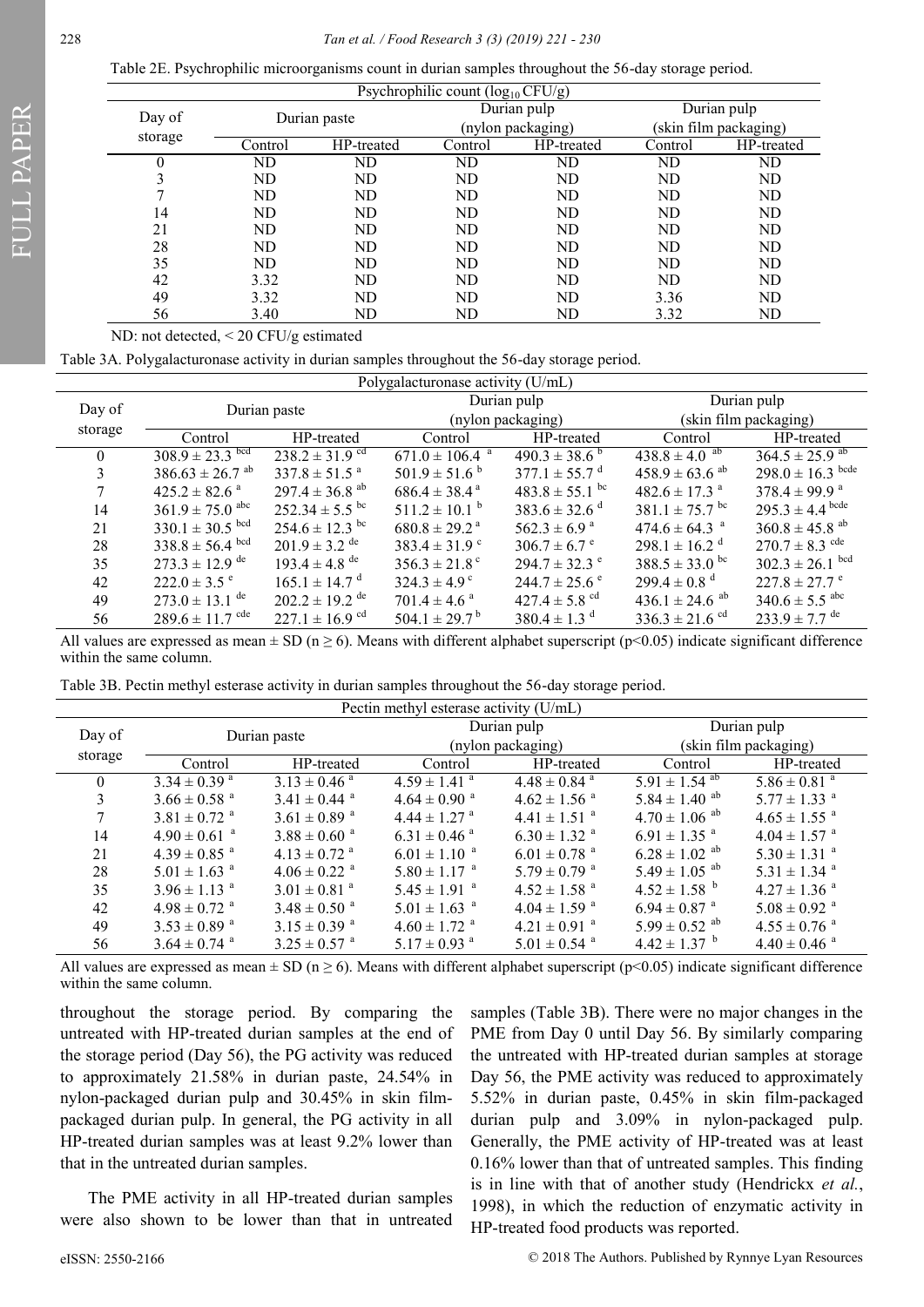Overall, in this study, it was shown that the enzymatic activities in HP-treated durian was relatively lower than those in untreated samples, irrespective of the type of packaging materials used.

# *3.6 Sensory evaluation*

Based on the triangle test, correct responses of 18/50, 21/50 and 20/50 for nylon-packaged durian paste, nylon-packaged durian pulp and skin film-packaged durian pulp, respectively, were obtained. Therefore, it could be concluded that there were no significant differences between untreated and HP-treated durian samples, irrespective of the packaging material used. The texture and overall appearance of HP-treated durian were deduced to be similar to those of the control samples. Similar findings were also reported in a previous study on milk and soy-smoothies (Andrés *et al*., 2016), whereby no significant difference was observed in terms of the sensorial quality between HP-treated product and untreated product.

# **4. Conclusion**

HPP is an alternative method that is ideal for the processing of durian samples. HPP exerted no significance effect  $(p>0.05)$  on the physical properties (total soluble solid, pH, titratable acidity and colour) of durian. HPP also played important roles in the inactivation of microorganism and reduction of enzymatic activities in both nylon- and skin filmpackaged durian samples. More importantly, in terms of consumer's perception, the HP-treated durian samples showed comparable sensorial qualities to those of untreated samples. In summary, HPP provided a possibility in extending the shelf life and maintaining the quality of durian paste and pulp. HPP may also provide a solution to the issues of seasonal supply and high demands for durian.

# **Acknowledgement**

The work was supported by the Putra Grant, Universiti Putra Malaysia (project number GP-IPS/2016/9496900).

# **References**

- Ahmed, J., Ramaswamy, H.S. and Hiremath, N. (2005). The effect of high-pressure treatment on rheological characteristics and colour of mango pulp. *International Journal of Food Science and Technology* 40(8), 885-895. [https://doi.org/10.1111/](https://doi.org/10.1111/j.1365-2621.2005.01026.x) j.1365-[2621.2005.01026.x](https://doi.org/10.1111/j.1365-2621.2005.01026.x)
- Amid, M., Manap, Y., Azmira, F., Hussin, M. and Sarker, Z.I. (2015). A novel liquid/liquid extraction

process composed of surfactant and acetonitrile for purification of polygalacturonase enzyme from *Durio zibethinus*. *Journal of Chromatography B,* 993, 1-8. [https://doi.org/10.1016/](https://doi.org/10.1016/j.jchromb.2015.04.034) [j.jchromb.2015.04.034](https://doi.org/10.1016/j.jchromb.2015.04.034)

- Ammala, A. (2011). 9 Nylon-MXD6 resins for food packaging A2 - Lagarón, José-María, *Multifunctional and Nanoreinforced Polymers for Food Packaging*. Woodhead Publishing, pp. 243- 260.
- Andrés, V., Villanueva, M.-J. and Tenorio, M.-D. (2016). Influence of high-pressure processing on microbial shelf life, sensory profile, soluble sugars, organic acids, and mineral content of milk-and soysmoothies. *LWT-food Science and Technology,* 65, 98-105.<https://doi.org/10.1016/j.lwt.2015.07.066>
- Arancibia-Avila, P., Toledo, F., Park, Y.-S., Jung, S.-T., Kang, S.-G., Heo, B.G., Lee, S.-H., Sajewicz, M., Kowalska, T. and Gorinstein, S. (2008). Antioxidant properties of durian fruit as influenced by ripening. *LWT-food Science and Technology,* 41(10), 2118- 2125.<https://doi.org/10.1016/j.lwt.2007.12.001>
- Bekele, S. (1990). Peelable barrier film for vacuum skin packages and the like. Patent No.:4886690. United States
- Boynton, B.B., Sims, C., Sargent, S., Balaban, M. and Marshall, M. (2002). Quality and Stability of Precut Mangos and Carambolas Subjected to High‐Pressure Processing. *Journal of Food Science,* 67(1), 409- 415. [https://doi.org/10.1111/j.1365](https://doi.org/10.1111/j.1365-2621.2002.tb11419.x)- [2621.2002.tb11419.x](https://doi.org/10.1111/j.1365-2621.2002.tb11419.x)
- Gorinstein, S., Poovarodom, S., Leontowicz, H., Leontowicz, M., Namiesnik, J., Vearasilp, S., Haruenkit, R., Ruamsuke, P., Katrich, E. and Tashma, Z. (2011). Antioxidant properties and bioactive constituents of some rare exotic Thai fruits and comparison with conventional fruits: *in vitro* and *in vivo* studies. *Food Research International,* 44(7), 2222-2232. [https://doi.org/10.1016/](https://doi.org/10.1016/j.foodres.2010.10.009) [j.foodres.2010.10.009](https://doi.org/10.1016/j.foodres.2010.10.009)
- Hagerman, A.E. and Austin, P.J. (1986). Continuous spectrophotometric assay for plant pectin methyl esterase. *Journal of Agricultural and Food Chemistry,* 34(3), 440-444. [https://doi.org/10.1021/](https://doi.org/10.1021/jf00069a015) [jf00069a015](https://doi.org/10.1021/jf00069a015)
- Hendrickx, M., Ludikhuyze, L., Van den Broeck, I. and Weemaes, C. (1998). Effects of high-pressure on enzymes related to food quality. *Trends in Food Science and Technology,* 9(5), 197-203. [https://](https://doi.org/10.1016/S0924-2244(98)00039-9) [doi.org/10.1016/S0924](https://doi.org/10.1016/S0924-2244(98)00039-9)-2244(98)00039-9
- Ho, L.-H. and Bhat, R. (2015). Exploring the potential nutraceutical values of durian (*Durio zibethinus* L.)–